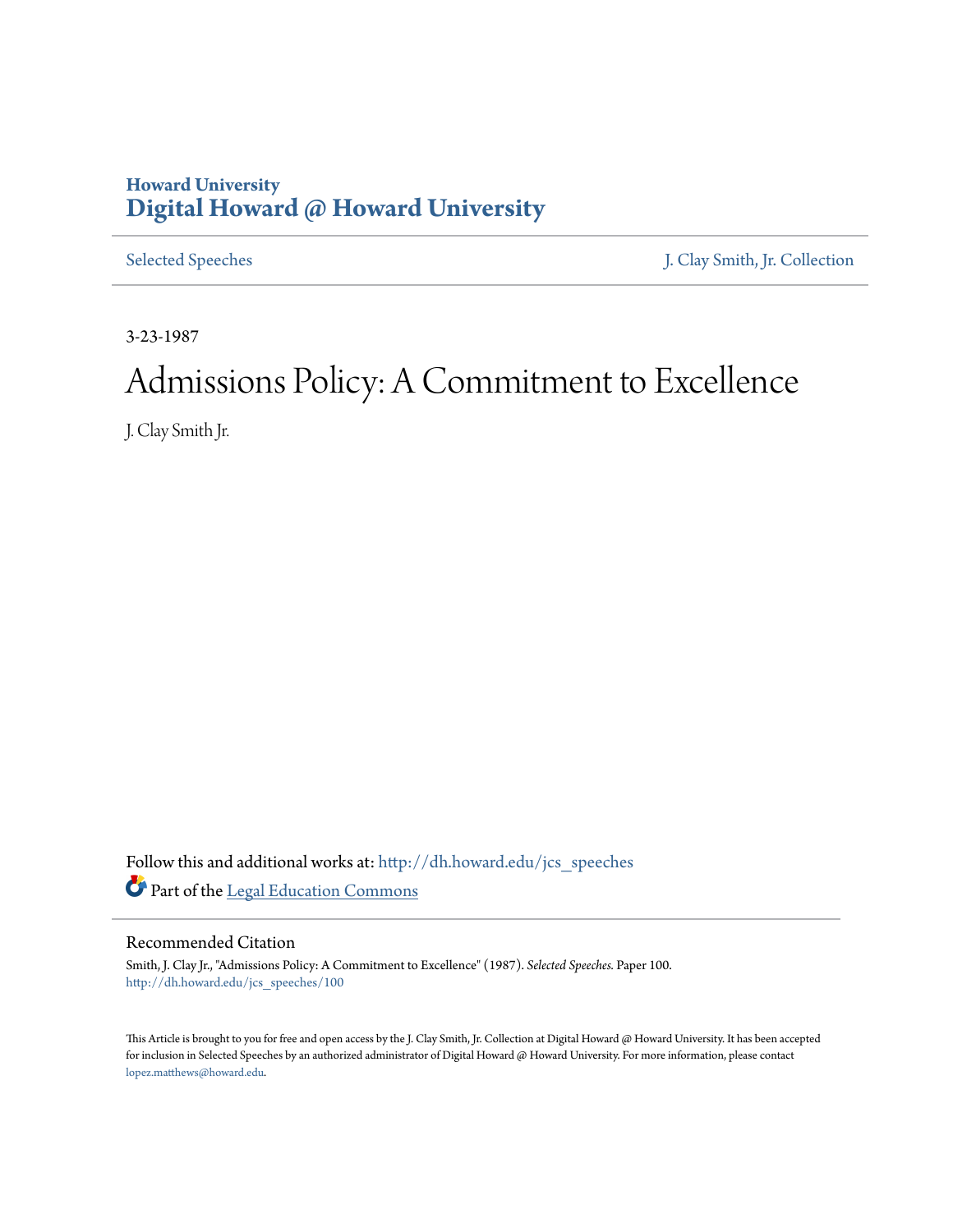#### ADMISSIONS POLICY: A COMMITMENT TO EXCELLENCE

 $\overline{\phantom{a}}$ 

.I

By

### J. Clay Snith, Jr. Dean Howard University School of Law\*

This is the third alumni group that I have addressed in this my first year as dean of the Howard University School of Law. On July 30, 1986, I addressed the alumni at the National Bar Association Convention in Denver, Colorado, and on September 10, 1986, I addressed the Howard Law Alumni Association of the Greater Washington Area in Washington, D.C. Associate Dean Jeanus B. Parks, Jr., has visited the alumni in California in January, 1987, during the American Association of Law Schools Annual Meeting, and alumni in Florida in early February. During the mid-year meeting of the American Bar AsSOCiation, I met with alumni in New Orleans and stopped through Tuskegee, Alabama, with alumni en route back to Washington.

I appreciate the support and encouragement that the alumni has given me this year; and I hope that the invitation to address the Howard University Law Al umni Association of Greater New York, Inc. today, is a first step in our mutual interests to build an even more dynamic Law School.

I bring you greetings fran your alma. mater, the students and law faculty.

#### Admissions Policy

There are several issues facing legal education today and one of them is the admissions policy. The subject has been and is on the agenda at the J 2 5

<sup>\*</sup>Before the Howard University Law Alumni Association of Greater New York, Inc., (Keith Harvest, '82, PreSident) on March 23, 1987, at the New York Law School, New York, New York.)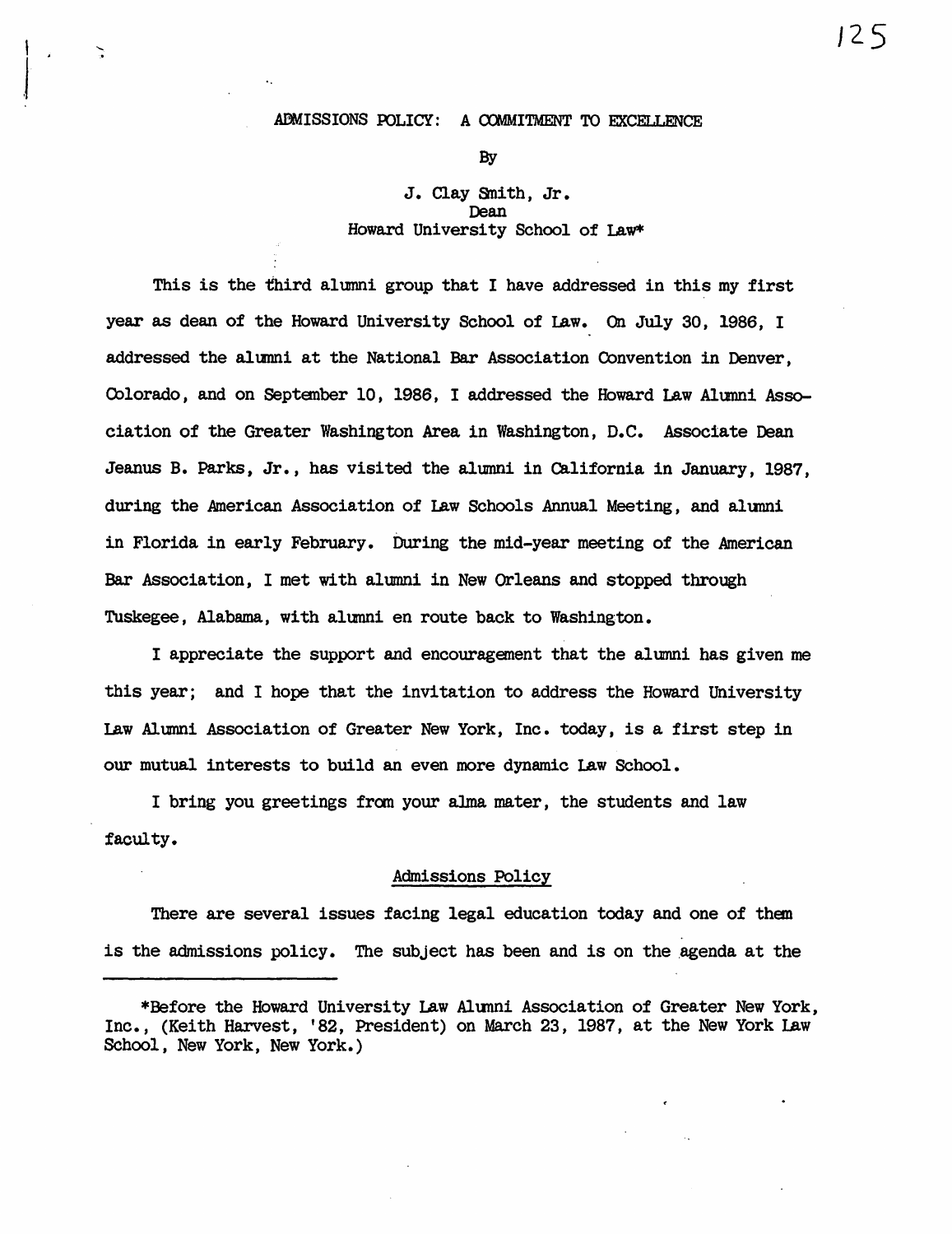Law School. Some segments of the broader legal community have begun to talk about the lowering of academic standards because fewer qualified students are choosing law as a career option. Some fear that law schools are admitting students with-low LSAT scores merely to fill seats which could lower the  $\ddot{\phantom{a}}$ quality of legal services to the public. See Raushenbuck, The Coming Decade in Law School Admissions, 56 The Bar Examiner 4, 5 (Feb. 1987).

Same alumni have voiced concern about the direction of Howard Law School on the question of admissions, thinking, perhaps, that the law School has changed its mission. I assure you that it has not.

Howard University School of Law is a national law school and it recruits nationally for the best and prospective brightest law students. This policy is not new. In 1868, a year before the Law School opened its doors, John Mercer Langston, who, in 1869 became the first dean, went South to recruit the best and brightest students available to enter the doors of Howard Law School. No, there was no LSAT examination then, and yes, then, as today, the number of Black students admitted into American law schools was small. The Law School does take the LSAT scores into account. Good performance on the LSAT score is one measure of predicting the success of a student in the study of law. However, it is not the only predictor. In our quest for excellence at Howard, we evaluate a combination of admission factors in acldition to the relevant LSAT score. To the extent possible, the Law School looks behind the application to determine if the applicant has a record of perseverance, character and a demonstrated proclivity for study. Leader-Ship characteristics are also relevant, but study characteristics and academic achievement are prime. If a student worked his/her way through college with a grade point average of over 2.5 and has a 26 LSAT score,

-2-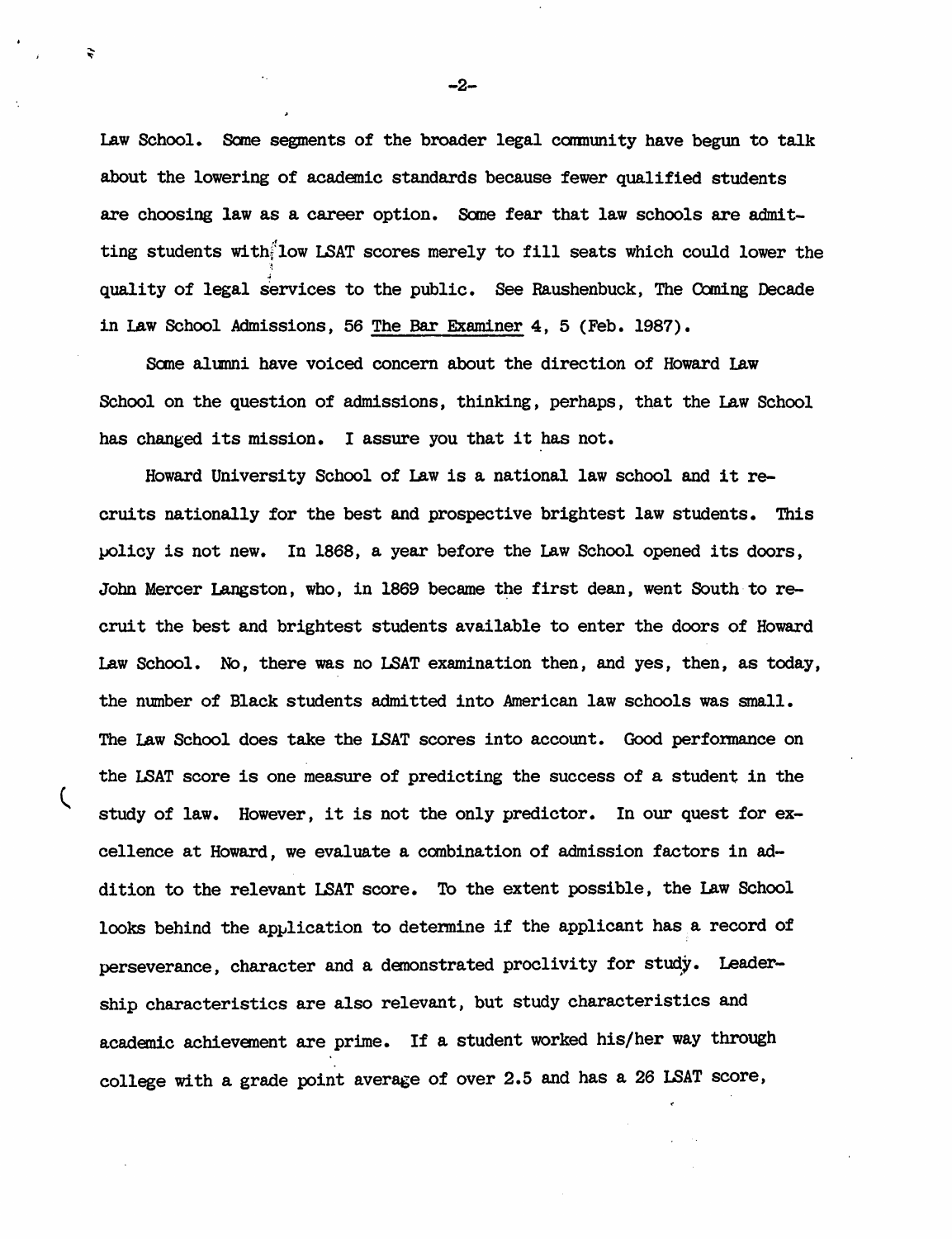with positive recommendations from teachers, that person will be admitted to the Law School. However, there are students who fall short of LSAT scores in the 26 to the 48 ranges. A recent report issued by the Law School Admissions Services (LSAC/LSAS) indicated that Black applicants to American law schoOls are not scoring in the high ranges of the LSAT examination. For example, one chart indicated that in 1985-86 out of 506 Black fanales and males taking the I.8AT, 55 percent of the males and 50% of the females scored below 22. There are other charts, but as a whole, testing of Blacks for law school admission does not look good on the surface. The implications of the testing statistics kept on LSAT scores may have an indirect effect on Blacks admitted to American law schools and beyond. There are reports that employers are requesting students to provide LSAT scores as a condition of employment, even for sunmer Jobs.

In addition, the LSAT has created, like bar review courses, a national industry for test preparation courses, same of which cost students more than  $$500.00$ . Minority students -- many of impecunious means -- do not have the funds for these courses which may account for the low scores reported by LSAC. The test-taking industry has, perhaps, more than those in the legal education, hyped, the testworthiness and trustworthiness of the L9AT examination more than it should be.

I wonder what the number is of Blacks and poor White Americans who have been excluded from the study of law in the past twenty years even with affirmative action and special programs? Whatever the criticism of the LSAT examination, it has worked its way into the selection process for the study of

-3-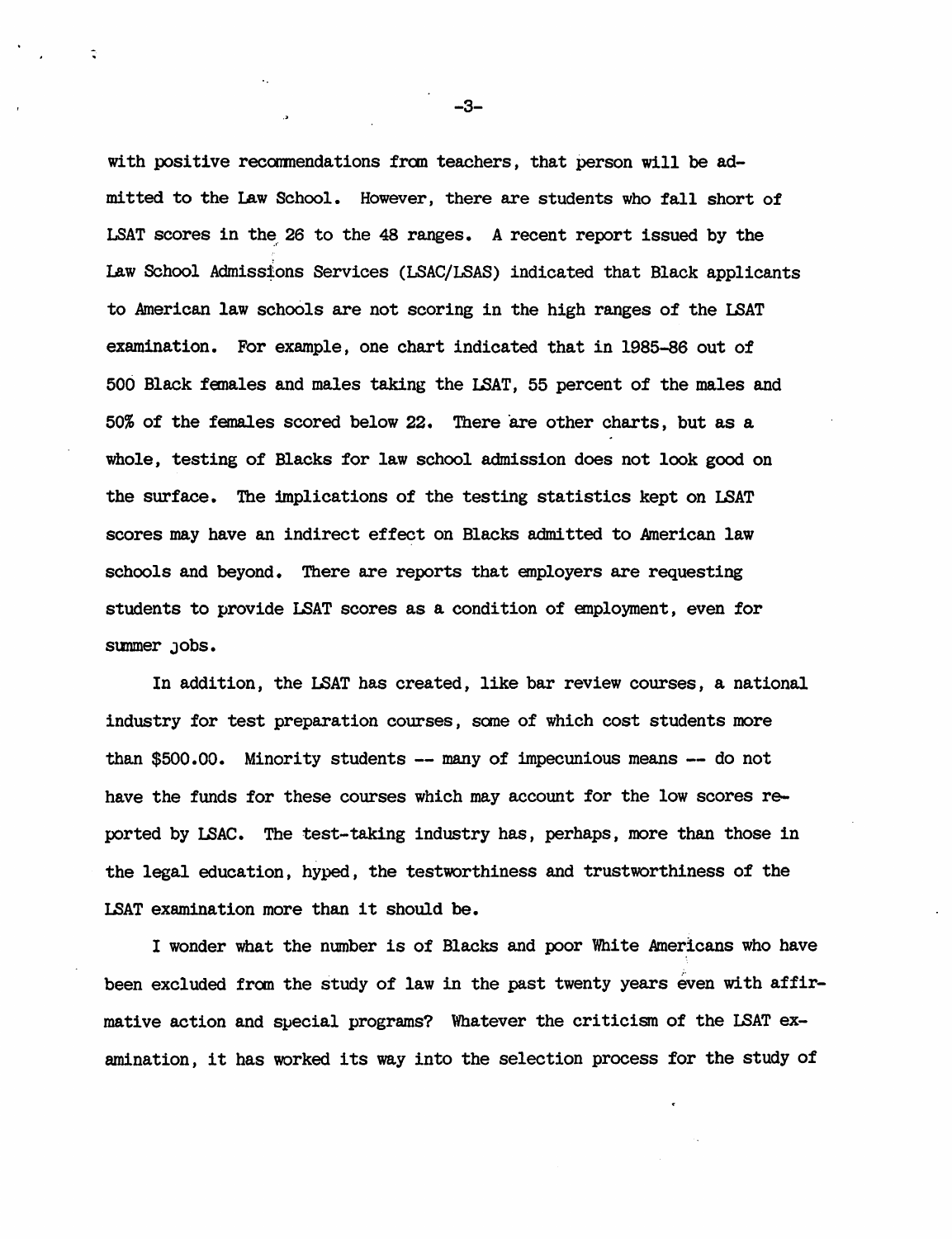law and even into employment decisions of some law firms. Faced with the LSAT as a predictive tool for the study and practice of law, an all out effort must be made to prepare Blacks for the LSAT early on in their education. Sn1 th, The Role *ot* Primary and Secondary School Teachers in the Motivation of Black Youth to Become Lawyers, 52 J. of Negro Ed. 302 (1983).

In connection with LSAT, all American law schools, including Howard, face challenges. For while Whites score higher than Blacks on the LSAT, there is some evidence that their overall performance is slipping also. At Howard, the challenges that we face to educate students is no less a challenge today than it was when we first admitted the slave progeny. We are keenly aware of the statistics published about the performance of Blacks on the LSAT and we are, as we must be, concerned about these scores as we evaluate admissions standards. See, e.g., Ramsey, law School Admissions: Science, Art, or Hunch? 12 Journal of Legal Fd. 503 (1960). However, Howard lAw School seeks a mix in its legal education canpe1led by the historical rootage of the University of which it is an integral part, and the lingering legacy of race difference still rampant in the society. See C. Murray, Losing Ground: American Social Policy 1950-l980, at 106-112 (1984). Nonetheless, we are about the business of excellence and invite students of all walks of life to consider Howard Law School. We seek students who have performed well and have outstanding records in their undergraduate study, job performance, scored high on the LSAT examination, and who come highly recommended and other relevant criteria. The specific elements of the admissions policy of the Law School is established by the Faculty of Law and implemented by the Admissions Committee.

-4-

 $\ddot{\phantom{0}}$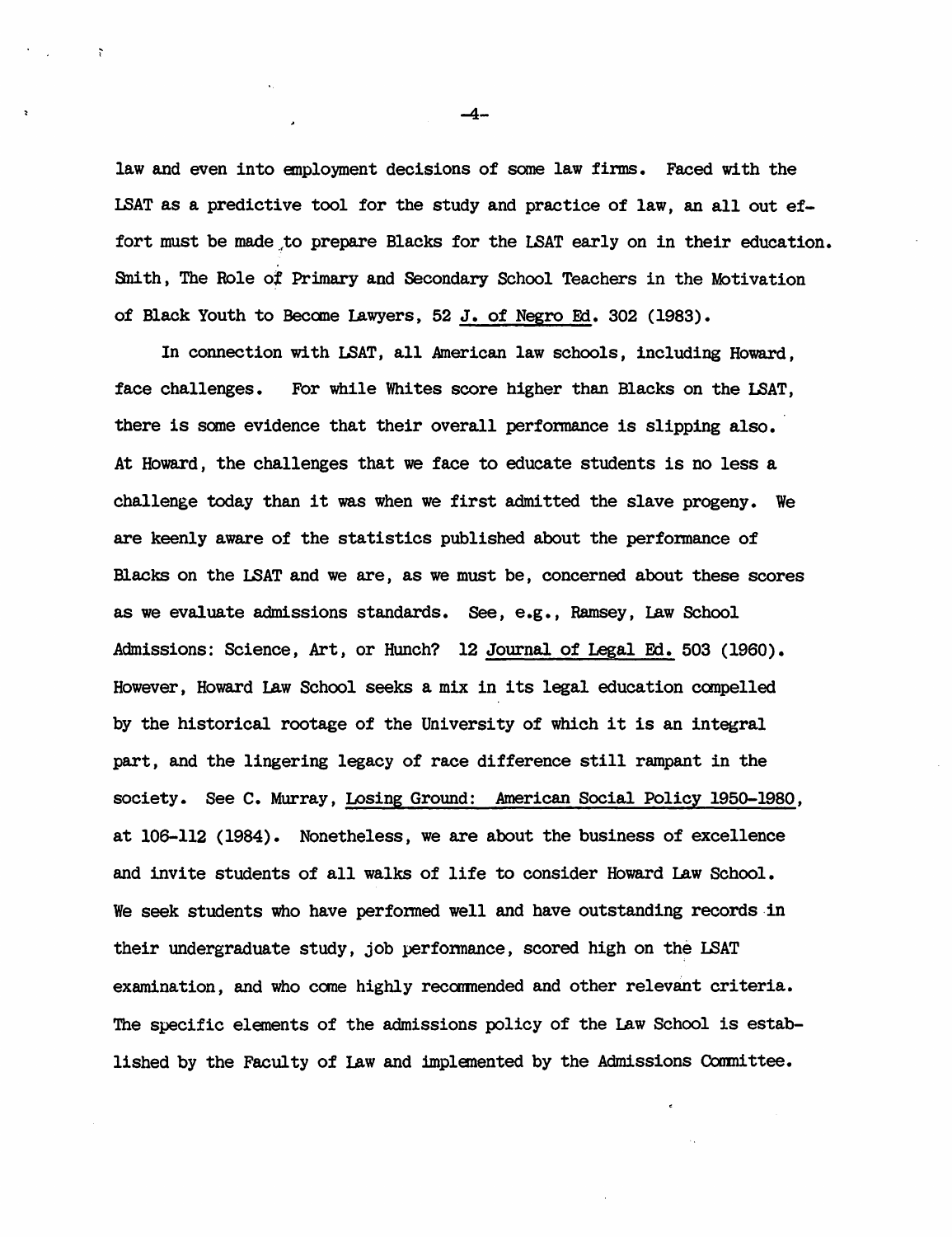Historically, Howard law School, as have many majority schools, left room for students to prove that, if afforded an opportunity to study law, they would prove as a competitive factor in the overall mix of students aclmi tted to the Law School. The process of admissions at Howard Law School is exactly the "exhaustive personal selection process" that Resident Vice-Dean Olarles Hamil ton Houston said was unavailable in 1929. Houston, Personal Observations on the Stmmaryof Studies In legal Fducation as Applied to the Howard University School of Law, at 21 (May, 1929) (unpublished manuscript.)

In that year Dean Houston wrote, "Present indications point to our being limited to setting minimum entrance requirements and then taking all who qualify." Id. However, in Houston's day students admitted but who did not cut the mustard were weeded out at the end of the first year. Wigmore, Juristic Psychopoyemetrology - or How to Find Out 'Yhether a Boy Has the Makings of a Lawyer, 24 Ill. L. Rev. 454, 463 (1929). In fact, Houston wrote that the faculty was "connnitted to weeding out" those who, in the faculty's judgment, were unsuited for the continued study of the law. Houston, supra at 21. That was Houston's view. It may not have been shared by all, but the tone of his words established an environment in the Law School for academic rigor which resulted in the accreditation of the Law School in 1930 by the American Bar Association (ABA), and in 1931 by the American Association of law Schools *(AAI.B).* 

The future of the Black lawyer in America may be bleak if the admissions policy at national law schools does not leave a window of opportunity

-5-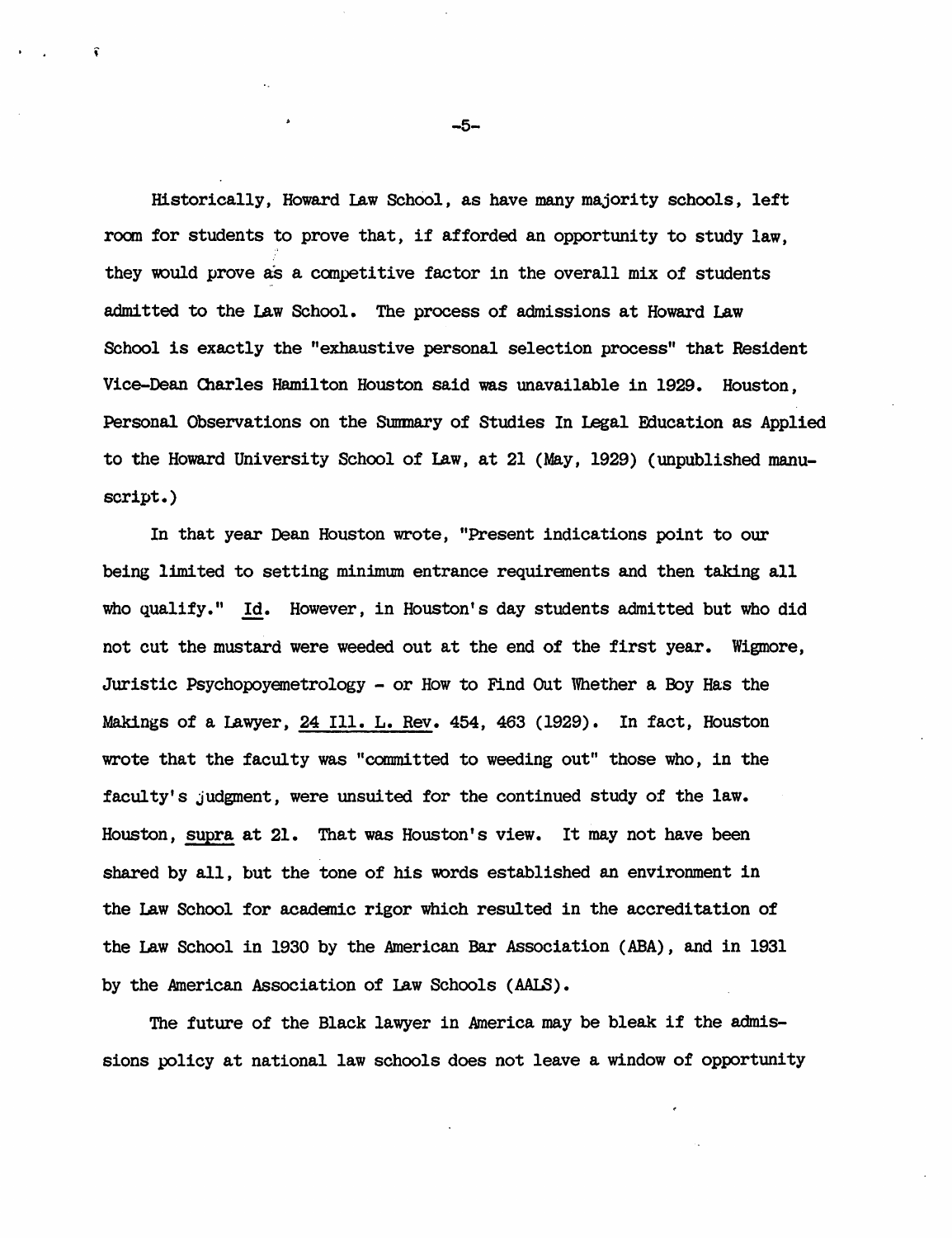open for the admission of Black students.\*/ I think that the moral imperative requires that they do; I believe that the quality of American justice is threatened if they do not. See, Sandalow, The Moral Responsibility of Law Schools, 34 J. of Legal Ed. 163 (1984). [While Dean Sandalow does not specifically deal with this exact question, his article is worth reading as a basis for supporting this statanent], Erlanger, Toward a Sociology of Law School Admissions, 34 J. of Legal Ed. 374, 381 (1984); Pipkin, The Effect of Social Origin in the Allocation of Law Students, 34 J. of Legal Ed. 385 (1984).

Given this backdrop, the importance of Howard University School of Law is unmeasured and untold. The Law School must admit a mix of students. train them as if they were in boot camp, retire students who in the faculty's Judgment are not serious about the study of law or simply do not have the capaci ty to grasp the fundamentals. However, the admissions policy must be such that we can look the faculty and students, each other, our alumni and the public in the face and say, "what we admit we can and will educate, and what we admit and educate is likely to compete in the marketplace upon being graduated." This is commitment to excellence.

What is the law School doing to meet the group needs of the mix? On February 10, 1987, President James E. Cheek approved, among other things, a plan in the amount of \$100,000 solely dedicated to academic scholarships

-6-

 $\cdot$  t

<sup>\*/</sup> It is submitted that new and innovative programs, instruction techniques and communications skill assessments are now imperative to provide additional support for those who need it -- tools towards the successful study of law. However, we can never forget that the window of opportunity is far more exclusionary for the bar applicant than it is for law school admittees.